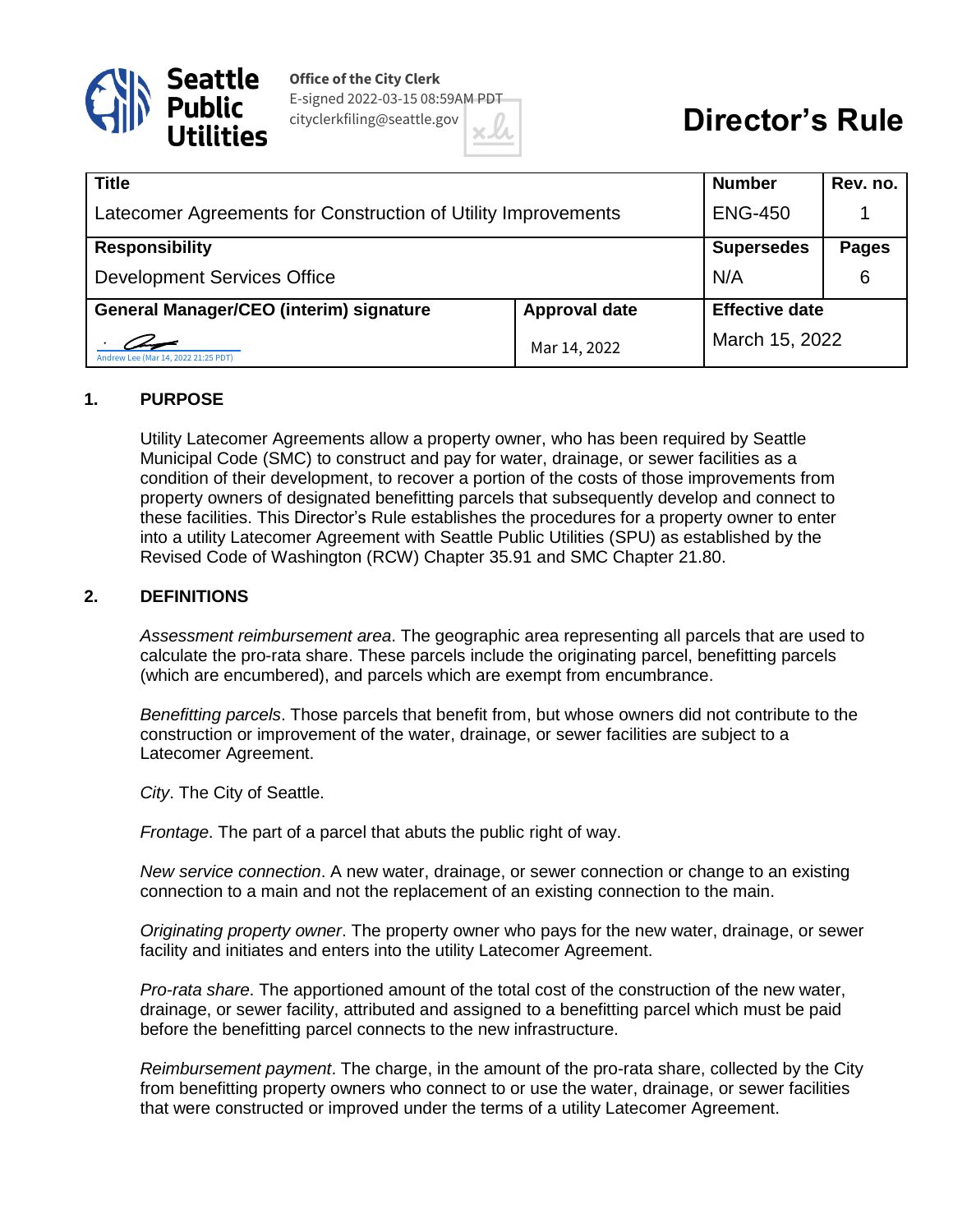*Water, drainage, or sewer facility*. The utility infrastructure asset, such as storm, sanitary, or combined sewers, pumping stations, disposal plants, water mains, valves, hydrants, reservoirs or appurtenances.

## **3. RULE**

## **A. Eligible Work for Utility Latecomer Agreements**

Only water, drainage, or sewer facilities that are required by City code as a condition of property development, and which a property owner elects to install solely at the owner's expense, are eligible to apply for a utility Latecomer Agreement. Utility improvements that are required as a result of street improvements are not eligible for a utility Latecomer Agreement. Improvements required as a result of street improvements include, but are not limited to, infrastructure triggered by the Stormwater Code for work in the right of way, and drainage conveyance infrastructure (e.g., inlets, catch basins, etc.) triggered by other street improvements.

A utility Latecomer Agreement will apply to only one type of utility: water, drainage, or sewer. If a single project is required to install multiple types of utilities (e.g., a drainage main extension *and* a water main extension), separate utility Latecomer Agreements will be needed for each utility type.

#### **B. Fees**

*Application fee*. An application fee will be due at the time of application. This fee will cover administrative expenses incurred by SPU for establishing and finalizing the utility Latecomer Agreement. The application fee is \$1,090.

*Recording fee*. The King County recording fees apply to each document that is recorded associated with the utility Latecomer Agreement. These documents include the encumbrance of the pro-rata share on each benefitting parcel and the removal of the encumbrance after reimbursement payment. The cost to record the encumbrance on each benefitting parcel will be paid by the originating developer. The cost to record the removal of the encumbrance is the responsibility of the owner of the benefitting parcel. The recording fee for each letter encumbering or relieving a benefitting parcel is a pass through from SPU to the property owner of the fees required by RCW Chapter 36.18.

*Collection processing fee*. When benefitting parcels connect to the new water, drainage, or sewer facility, SPU will collect a fee for each reimbursement payment received to cover the City's administrative costs of collecting, documenting, and other tasks associated with processing reimbursement payments. The collection processing fee is \$220.

#### **C. Application Requirements**

The application form and fee are required to initiate a request for a utility Latecomer Agreement. **The deadline for application is prior to approval of infrastructure design.**  In the case where infrastructure design is not required, such as a valve or hydrant, the deadline for application is prior to the System Improvement Contract execution**.**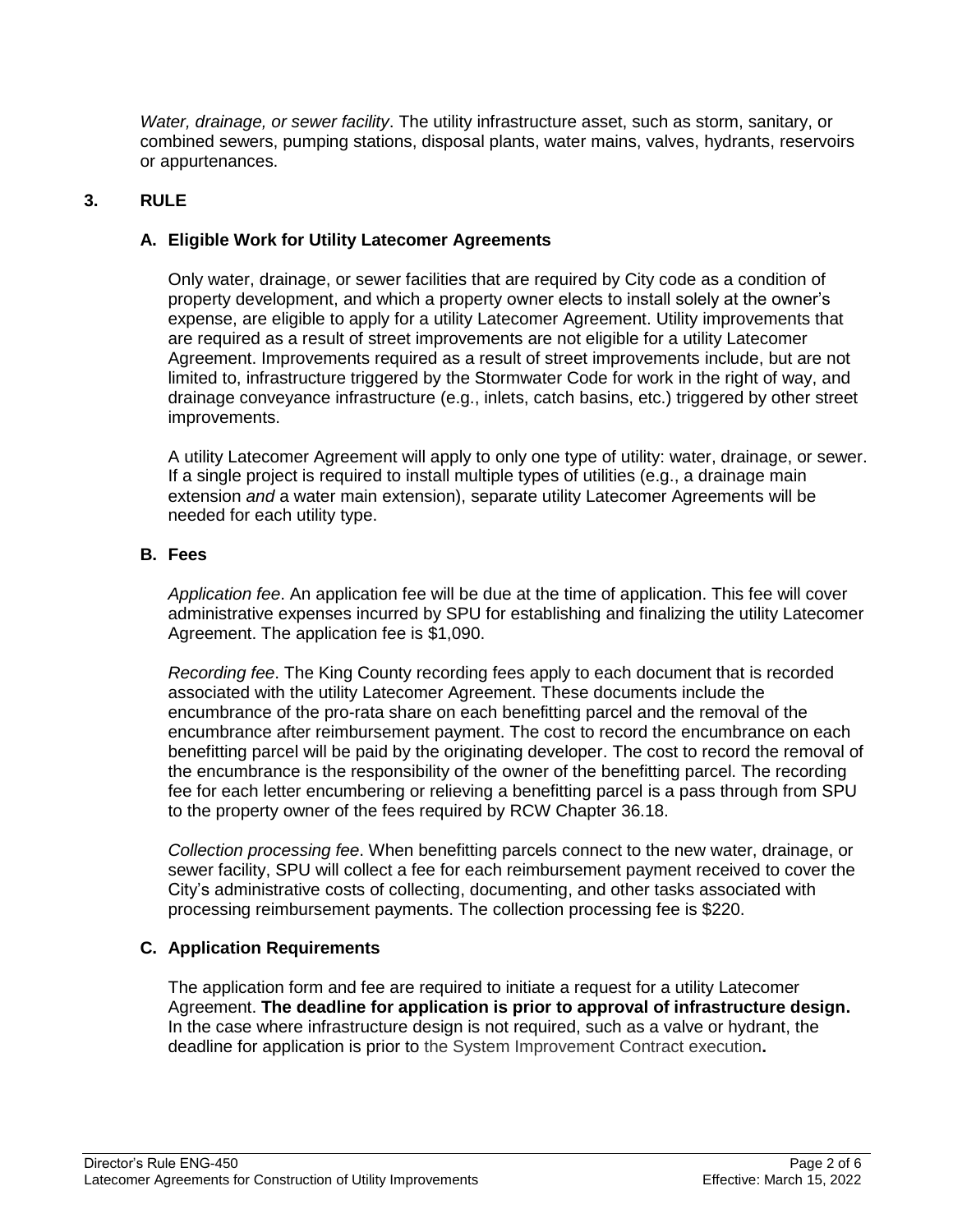- 1) *Application form*. This form, provided by the City and completed by the originating property owner, includes all pertinent project and contact information, and is required to initiate a request for a utility Latecomer Agreement.
- 2) *Cost estimating worksheet*. This form, provided by the City and completed by the originating property owner, contains an itemized estimate of the total projected cost of the system improvements.
	- *Allowable activities which may be included in the cost estimate*. All costs solely associated with the design and construction of the water, drainage, or sewer facility. This includes elements that the City requires as part of installing the water, drainage, or sewer facility, such as concrete panel replacements in the roadway or ADA-compliant ramps and their companion ramps. These elements may only be included in the total cost if they would not otherwise be required but for the installation of the water, drainage, or sewer facility.
- 3) *Exhibit B – Assessment Reimbursement Area Parcel Roll:* This form, provided by the City and completed by the originating property owner, provides a complete list of all parcels within the assessment reimbursement area. Information for each parcel must include, at minimum, the following:
	- Name of the recorded owner(s)
	- Tax parcel number
	- Parcel address
	- Area of the parcel in square feet
	- Legal description from the most recent vesting deed of record
	- Pro-rata share of the parcel

This information is available at

https://blue.kingcounty.com/Assessor/eRealProperty/default.aspx.

- 4) *Vesting deeds.* Copies of the most recent vesting deed of record for all parcels in the assessment reimbursement area. Visit https://kingcounty.gov/depts/recordslicensing/recorders-office/records-search.aspx to locate these records.
- 5) *Design drawings*. Drawings for the water, drainage, or sewer facility that meet the engineering, surveying, and drafting requirements of the SDOT 60-percent-complete Street Improvement Plan checklist, and that show all project elements in the vicinity of the water, drainage, or sewer facility.

#### **D. Assessment Reimbursement Area**

The assessment reimbursement area consists of parcels fronting the utility improvement. The assessment reimbursement area also consists of parcels which, upon redevelopment, would likely be required or likely choose to make a new service connection to the water, drainage, or sewer facility covered in the utility Latecomer Agreement based on City codes and standards. The parcel associated with the originating property owner's project triggering the requirement of the utility improvement is included in the assessment reimbursement area. The General Manager/CEO will have final determination of what properties are included in the assessment reimbursement area.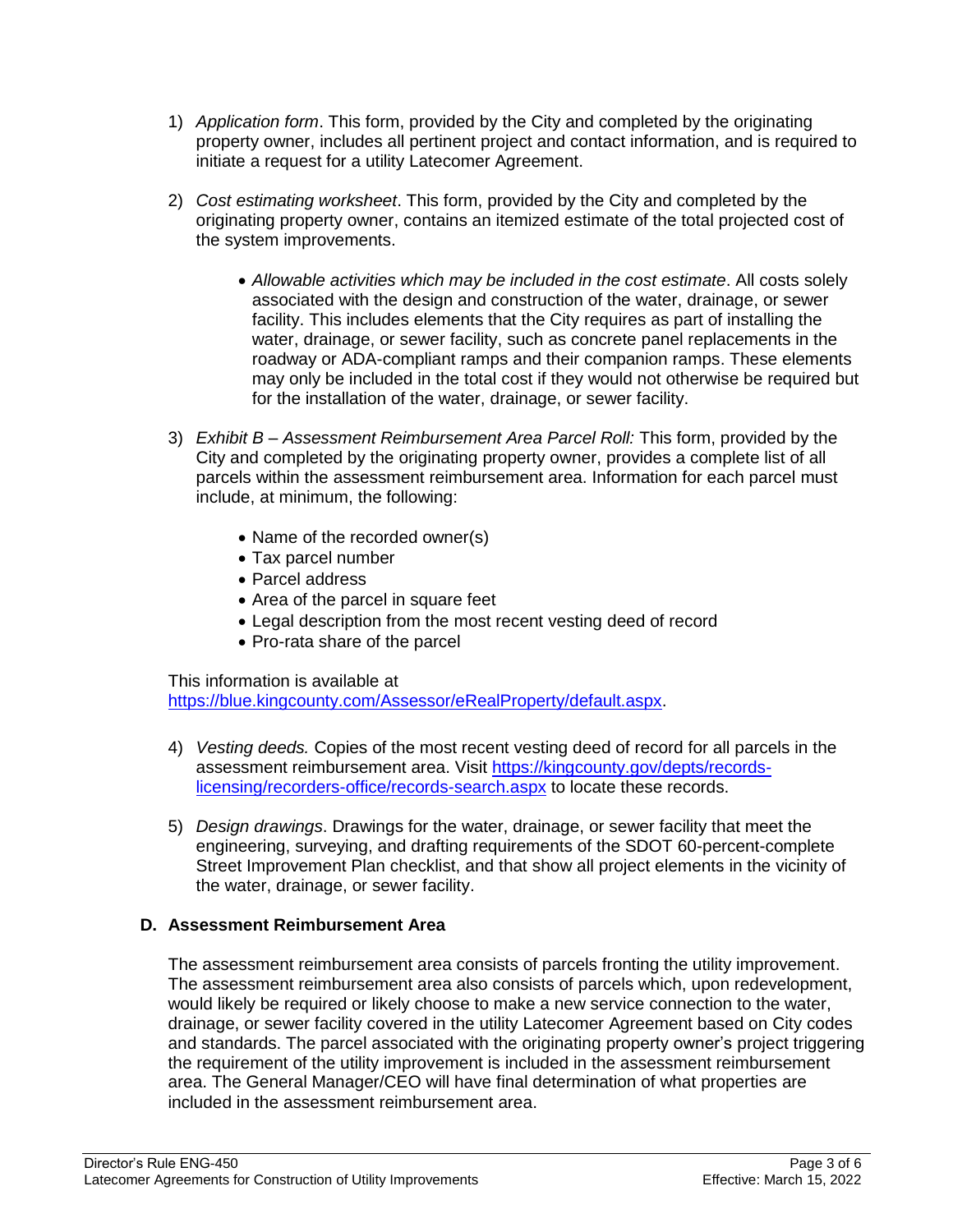Any parcel with frontage to the water, drainage, or sewer facility or that could be required to connect to the utility improvement in the future will be included in the assessment reimbursement area, including lots with multiple frontages, such as corner lots.

Property owners in the assessment reimbursement area may choose to contribute to the construction of the water, drainage, or sewer facilities. If agreed on by the originating property owner, these parcels will be identified as exempt from owing the reimbursement payment and will not be considered benefitting parcels.

After a utility Latecomer Agreement has been finalized and recorded, in the event that a benefitting parcel subdivides, consolidates, or otherwise adjusts its lot boundary, the prorata share encumbrance will still apply to the entire parent parcel. The first connection from the parent parcel that triggers the reimbursement payment will be required to pay the full pro-rata share.

A notice will be sent to all owners of identified benefitting parcels prior to finalization of a utility Latecomer Agreement. This notice will contain an explanation of the utility Latecomer Agreement process, identification of the Latecomer Agreement affecting the property, and explanation of the pro-rata share assigned to the property. This notice will be delivered by certified mail with a return-receipt request.

# **E. Pro-Rata Share for Each Benefitting Parcel**

*Rationale*. The pro-rata share assigned to each benefitting parcel approximates that parcel's equivalent area. In this way, each benefitting parcel is assigned its share of construction costs to construct or improve the water, drainage, or sewer facility across its frontage.

*Allocation methodology*. The allocation method for the pro-rata share is based on the parcel area. The square root of each benefitting parcel's area is used as a proxy or equivalent for a parcel's area.

*Calculation.* The pro-rata share for each benefitting parcel will be determined by the ratio of the square root of the benefitting parcel's area to the sum of the square roots of the effective area of all parcels in the assessment reimbursement area identified in the utility Latecomer Agreement, multiplied by the total cost of the water, drainage, or sewer facility.

The calculation of the pro-rata share is as follows:

Pro Rata Share of Parcel 
$$
x =
$$
  
\nCollection Processing Free +  
\n
$$
\sqrt{\text{(Area of Parcel x)}} + \sqrt{\text{(Area of Parcel x)} + \sqrt{\text{(Area of Parcel A)}}} \times \text{Total cost of the water, drainage, or severe facility} + \sqrt{\text{(Area of Parcel B)} + \cdots}
$$

If a benefitting parcel has access to its utility service from an alternative fronting public main approved for connection, other than the new utility being constructed with a utility Latecomer Agreement, then the benefitting parcel will be assigned one-half of a share in its pro-rata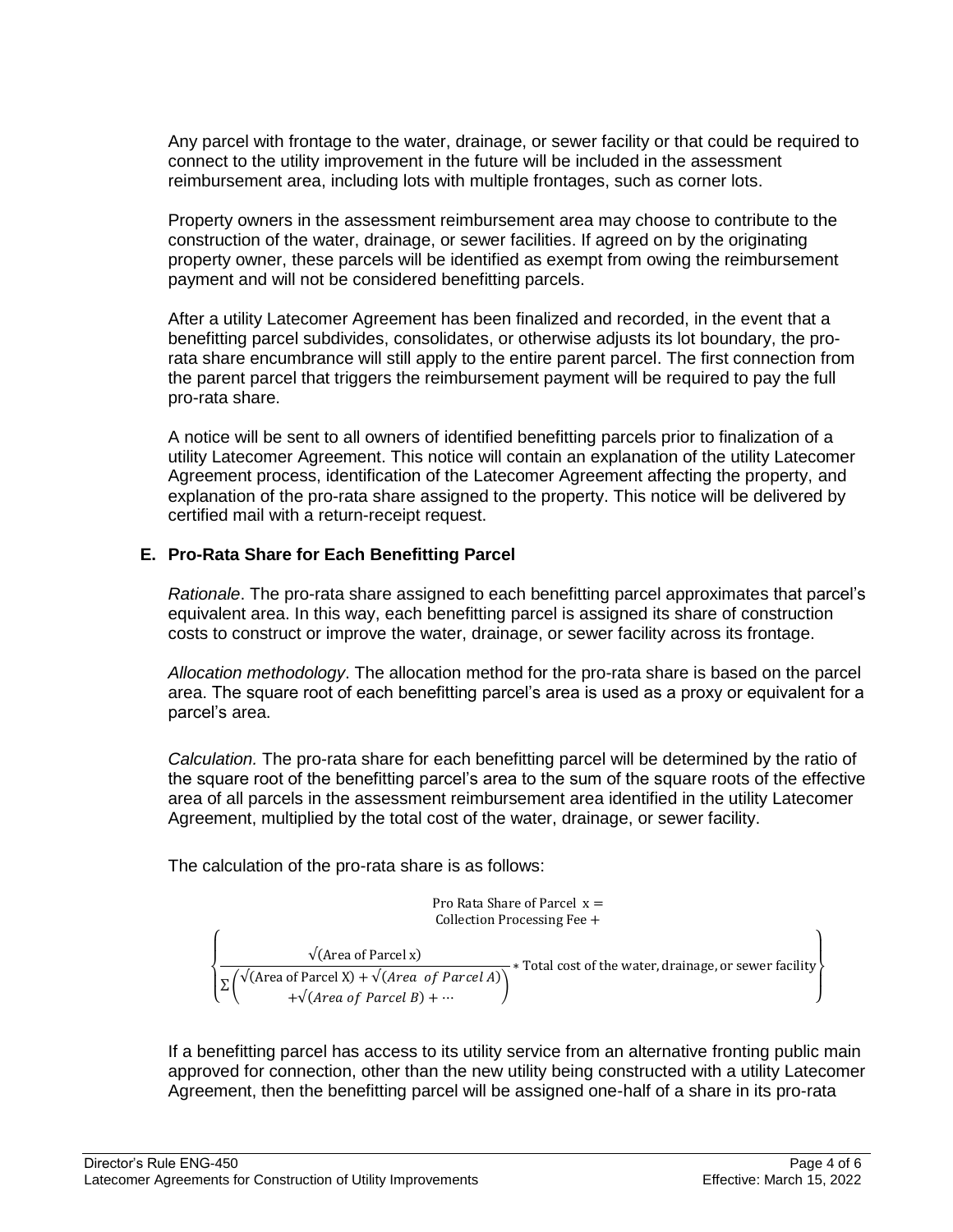calculation. This will be done by creating an effective area for the parcel equal to one-half of the parcel's actual area.

*Assignment to benefitting parcel*. The pro-rata share, as calculated above for each benefitting parcel, will be placed as an encumbrance on each benefitting parcel. The City will record each encumbrance against its associated parcel with the King County Recorder's Office as required by RCW Chapter 35.91.

# **F. Approval of Application**

The General Manager/CEO will review all applications and approve those that meet all of the following criteria:

- The application has been submitted prior to approval of infrastructure design or Utility System Improvement Contract execution.
- The project complies with City standard specifications, design and construction standards, and all applicable federal, state, and local laws, rules, and regulations.
- The proposed water, drainage, or sewer facilities to be included in the utility Latecomer Agreement fall within the definition of water, drainage, or sewer facilities and are eligible for a utility Latecomer Agreement.
- The proposed improvements are not already permitted, constructed, or currently under construction.
- The proposed improvements are consistent with the City's plans.
- Other requirements as the General Manager/CEO determines necessary to properly review the application.

In the event any of the above criteria are not satisfied, the General Manager/CEO will either condition approval on eventual conformance or deny the application. The final determination of the General Manager/CEO will be in writing.

# **G. Finalizing the Agreement**

The final construction costs will be submitted within 120 days of completion of the facility to the City summarized by bid item, and will include itemized invoices. Any discrepancies between the cost estimate, proof of payment, and the invoiced amounts will be noted and justified in the submittal. The final construction costs will be approved by the General Manager/CEO. If the costs are not submitted within 120 days of completion of the facility, the utility Latecomer Agreement is void. All fees paid to SPU are nonrefundable.

# **H. Reimbursement Period**

The utility Latecomer Agreement will be active for a period of 20 years from the effective date of the Latecomer Agreement.

# **I. Requirement to Update Contact Information**

The originating property owner will maintain with the City their current contact information. Confirmation of this contact information, on forms provided by the City, must be delivered by the originating property owner to the City at least every two years from the date of the